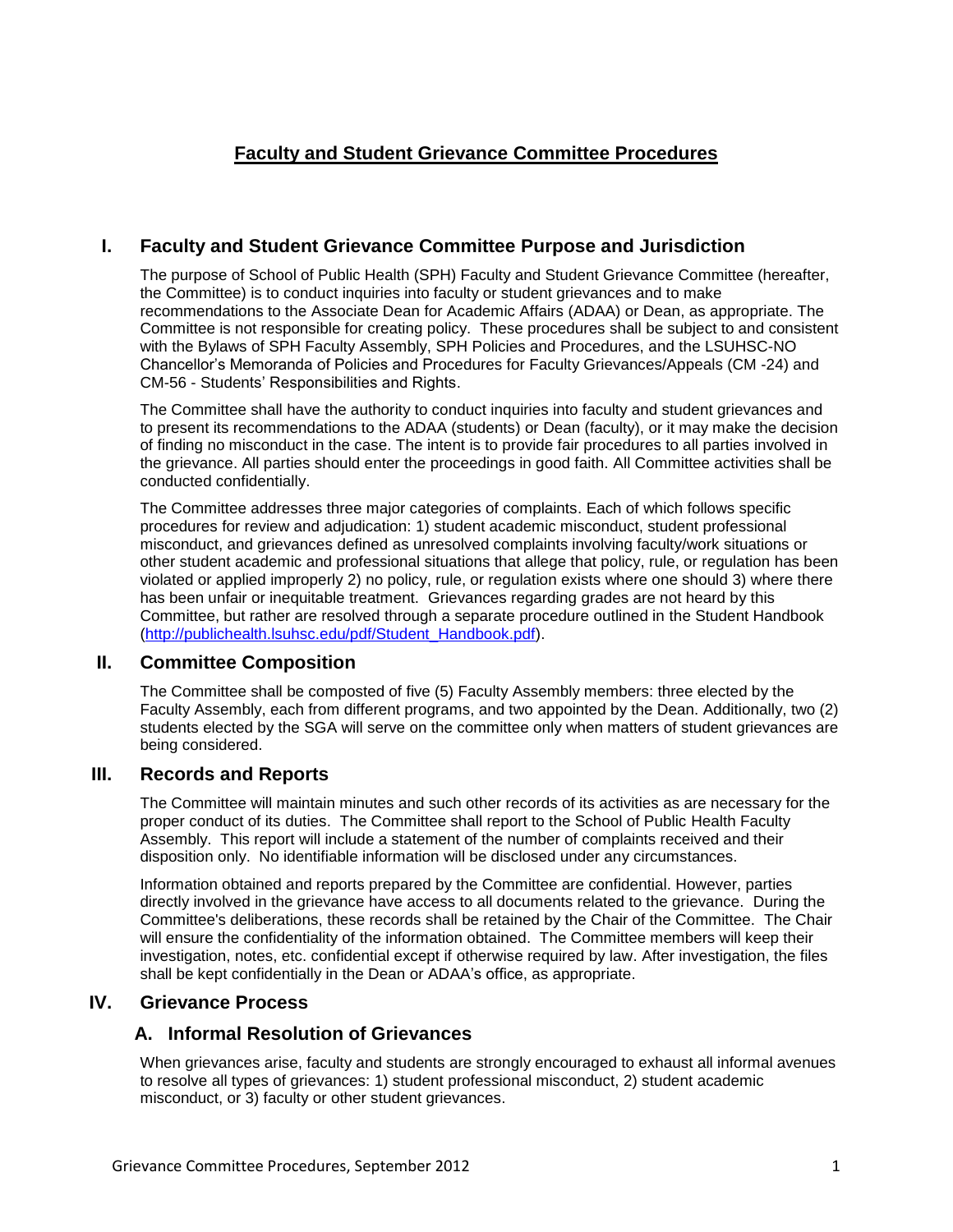- If a faculty member has a grievance, he or she should initially take the matter to the program director or supervisor or to the ADAA.
- If a student has a grievance, he or she should initially take the matter to his or her academic advisor, mentor, or academic program director.

When grievances cannot be resolved satisfactorily at these levels, the student or faculty member with the grievance has the option to file a formal grievance with the Committee as described below.

If a student is charged with academic or professional misconduct by another student or faculty member, resolution should also be attempted prior to Committee referral.

## **B. Formal Resolution of Grievances**

#### **1. Student Professional Misconduct**

[Chancellor's Memorandum 56 \(CM-56\)](http://www.lsuhsc.edu/administration/cm/cm-56.pdf) outlines the expectations of students matriculating in all of the Schools of the LSUHSC with regard to personal, academic professional and ethical behavior. CM-56 also provides procedures for addressing issues that arise where these expectations are not met.

Students are responsible for complying with all policies/procedures, rules and regulations and other information published by the LSUHSC. In addition, students are expected to abide by all federal, state and local laws. LSUHSC students are expected to:

- Exhibit the highest standard of personal, academic professional and ethical behavior.
- Treat faculty, staff, peers, clients, patients, and others with dignity and respect.
- Abide by the Code of Conduct that applies to their specific professional discipline.

New students are required to sign the LSUHSC School of Public Health Code of Conduct in which students promise to abide by Chancellor's Memorandum 56 and the School's Professional, Academic and Technical Standards laid out on the following pages of this handbook. Students are sent a copy of their signed Code of Conduct by email.

The School of Public Health's professional standards include the mandate that each student must:

- Demonstrate respect for all people, inclusive of all ethnic backgrounds, religions, ages, sexual orientations, and gender.
- Acknowledge and accept constructive criticism.
- Deal responsibly and civilly with conflict.

Only after attempts to resolve matters at the individual level have failed, reports of failure to adhere to the professional codes of conduct (considered types of professional misconduct) are submitted to the ADAA who will then review the accuracy and nature of the charge. The ADAA shall then take one of the following actions: dismiss the complaint; or propose an administrative decision with sanctions that may include counseling, referral to the Campus Assistance Program, formal censure, temporary separation or permanent dismissal from the School of Public Health. The student may either accept the administrative decision which closes the case or he/she may appeal. Appeals are taken to the LSU Health Sciences Center Vice Chancellor for Academic Affairs who may refer the appeal to the Committee. The Vice Chancellor and the committee have the same sanctions at their disposal.

#### **2. Student Academic Misconduct**

The faculty and administration in the School of Public Health are committed to maintaining the integrity of its academic requirements and procedures and fostering an environment of honest intellectual inquiry. This policy establishes the School's definition of student misconduct, provides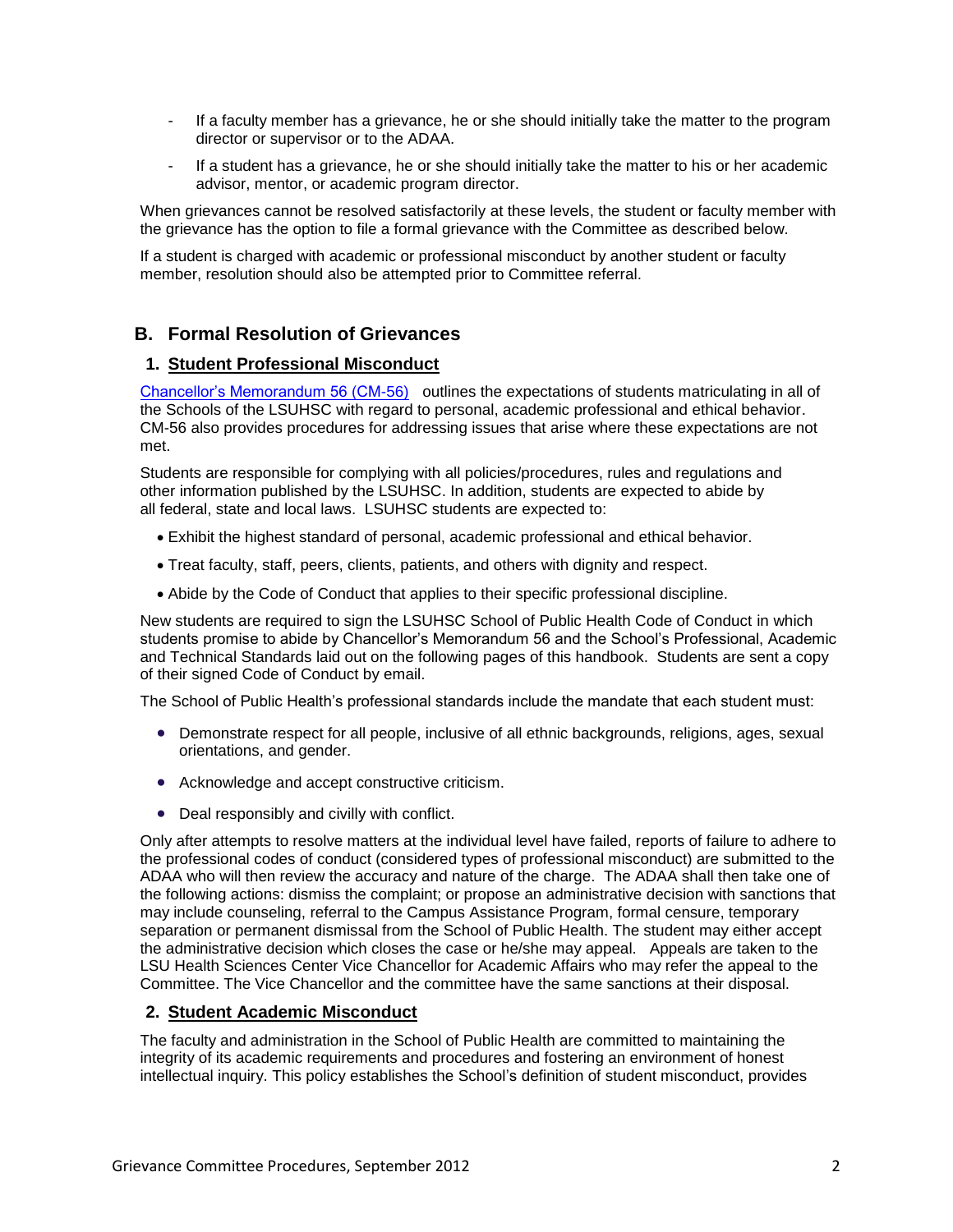examples of the categories of unacceptable misconduct, describes the procedures to be followed in suspected cases and outlines the penalties, which may be appropriate in proven cases.

A student who in any manner engages or assists in any form of academic dishonesty, including but not limited to the following, is guilty of academic misconduct and shall be subject to discipline.

- **Plagiarism** directly copying from a written or pictorial material, without crediting the source or paraphrasing someone else's work, without crediting the source;
- **Cheating**  using or attempting to use another person's exam or quiz answers, material or information without the expressed permission of the instructor;
- **Fabrication** presenting, as genuine, any invented or falsified citation, credential, record or material;
- **Academic theft or forgery** obtaining examinations, quizzes, or other academic materials without authorization;
- **Resubmission of work** resubmission of work (the same paper or assignment) that was created for another course constitutes academic misconduct, unless,
	- $\circ$  the course director expressly agrees to accept the same work from a previous semester, or
	- $\circ$  the course directors expressly agrees to accept the same work submitted in their respective courses during the same semester.

If the student submits new work built substantially upon work previously conducted for another course, the student must cite the previous work in the submission (course name, course director, title of previously submitted work and date of previous submission);

- **Bribery** offering, giving, receiving or soliciting anything of value to influence a grade or other academic evaluation;
- **Unfair/disruptive conduct** deliberately hindering the education of other students;
- **Facilitating academic dishonesty** knowingly contributing to another's violation of the School's policies on academic misconduct or planning with others to commit academic misconduct.

Any questions regarding these definitions or clarification of the terminology used in the section above should be directed to the course instructor to whom the work is being submitted. Questions regarding material submitted outside of a specific course (i.e. journal article, poster, abstract) should be submitted to the student's advisor or the ADAA.

#### **a. Procedures for addressing alleged misconduct:**

Any student or faculty member may initiate an action charging a student with academic misconduct by filing a written, signed complaint with the ADAA [\(See CM-56\)](http://www.lsuhsc.edu/administration/cm/cm-56.pdf). The ADAA shall inform the Dean and the chair of the GC that a complaint has been made and give the chair of the Committee copies of the complaint and any materials accompanying it or relevant to it.

The ADAA shall investigate the complaint and recommend on further action. The ADAA's investigation may entail reviewing the complaint and any documentation accompanying it and interviewing the complainant, the charged student, the course instructor, or any other person the ADAA deems relevant to the complaint. In this investigation, the ADAA shall not disclose the existence of the complaint or the identities of any person relevant to the complaint unnecessarily.

After completing this investigation, the ADAA shall inform the Dean and the Committee chair of the results of the investigation and of the recommended action. The Dean shall then take one of the following actions:

i. Dismiss the complaint.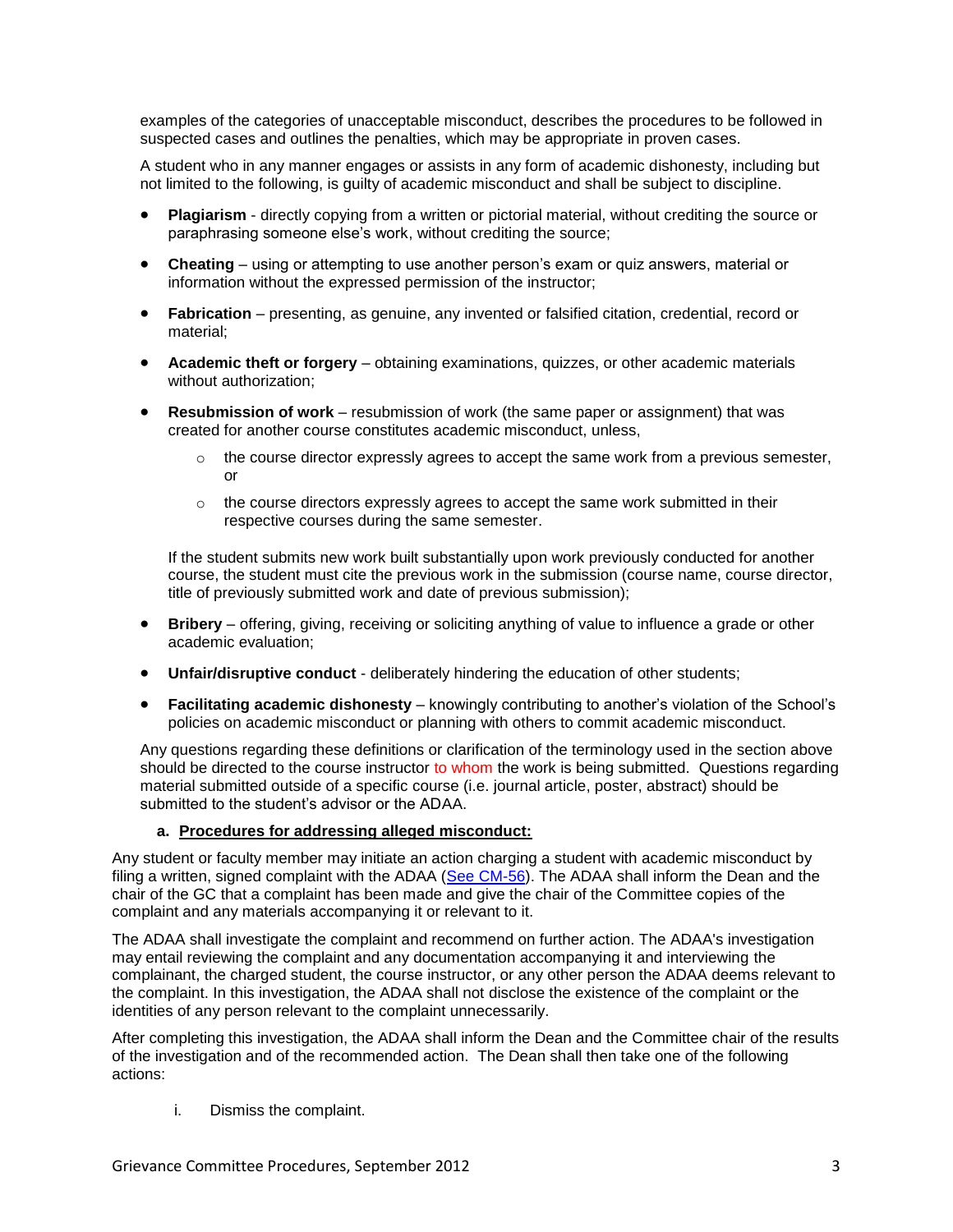ii. Propose an administrative decision with sanctions (see Possible Sanctions below). Within one working day, the charged student may accept or may not accept the proposed administrative decision. The student and the ADAA sign a statement documenting the student's decision.

If the student **accepts**, the ADAA reports the administrative decision and the student's response to the Dean and GC chair, and the case is closed.

If the student **rejects**, the ADAA calls for proceedings before the Grievance Committee<sup>1</sup>.

These proceedings - the ADAA's investigation, the communication with the GC chair, and the action by the ADAA - must be completed within four working days of the day the ADAA receives the complaint.

Within four working days, the GC will be convened and at this time the complaint will be read, relevant information will be presented, and the GC will deliberate and reach a decision by a simple majority. Relevant information includes the presentation of all evidence and testimony. The GC shall subsequently deliberate privately and determine its finding.

The Committee must submit the *finding* to the Dean within two working days of the decision. The *finding* must be a written statement including the decision of the Committee; the recommended sanction of the Committee based on the gravity of the misconduct; and a transcript of the notes of the proceedings. A second copy of the *finding* is provided to the accused student.<sup>2</sup> If the Committee finds that the charged student has not committed academic misconduct, then the case is closed.

Notes and any other records/documentation of the proceedings shall be sealed. Furthermore, all persons and only those persons cognizant of the complaint and the ensuing proceedings shall be informed of this disposition.

#### **b. Possible Sanctions**

A student found in violation of the acceptable standards of student conduct may receive a consequence of censure, separation or expulsion.

#### **i. Censure**

Censure is a written statement reprimanding a student for violating school regulations and stating that another offense will result in more serious action. The censure will state the violation, the persons involved, and will be dated. A copy will be placed in the student's official school file and an electronic copy in the office of academic affairs but not noted on the student's transcript. Upon graduation from the student's current degree program, both copies are to be permanently removed. An email will be sent directing parties involved in censure to remove and destroy their records. Censure may be recommended only for minor, first-time infractions.

<sup>1</sup>*Prior to the GC meeting, the student shall be given a list of the GC members to allow the student the opportunity to challenge* a committee member for conflict of interest. The chair of the committee shall make the decision regarding this. The ADAA shall *review the decision and either uphold the decision or appoint a substituted committee member within five working days. Conflicts of interest may include the following:*

- *a personal relationship, i.e. family or friendship, between the accused and a hearing committee member;*
- *an advisor/student relationship between the accused and a hearing committee member; and*
- *a professional or business relationship between the accused or a member of the accused family and a committee member or a member of the committee family.*

 *A Grievance Committee (GC) member may recuse her/himself from a hearing panel if she/he believes that it is in the best interest of any party in the matter. Should a committee member recuse her/himself, another committee member will be appointed from the faculty or student body respectively as needed.*

*2 If the student is dissatisfied with the Committee's decision, the student must submit a written request for review of the decision to the Associate Dean of Academic Affairs (ADAA) within three working days of receiving the decision.*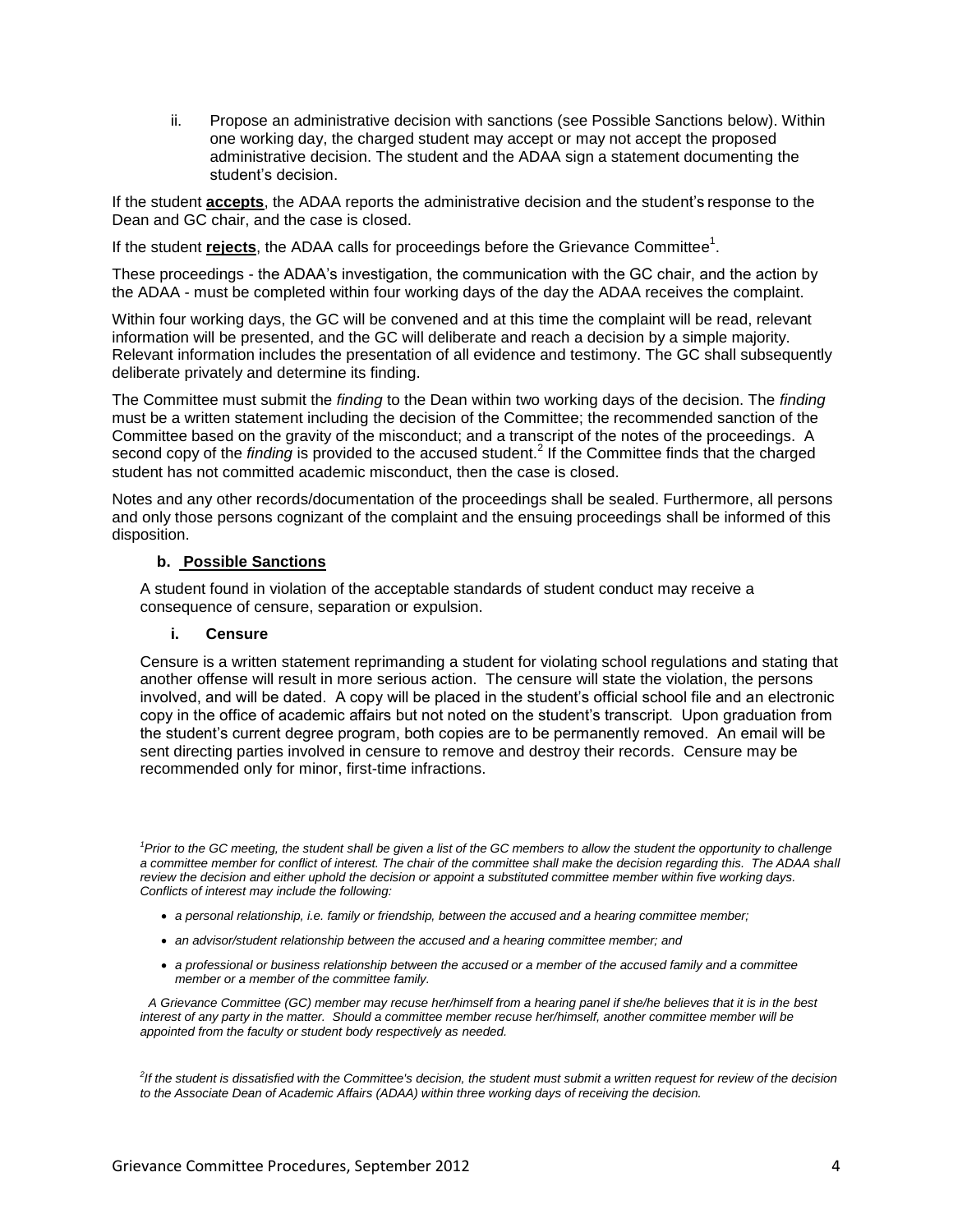#### **ii. Separation**

Separation is suspension from enrollment with a date established for applying for readmission to the SPH. The period of separation shall be for at least two semesters. After the period of separation, if the student wishes to return, the student must apply for readmission to the LSUHSC School of Public Health. Separation may be issued for first-time infractions that are not minor. A permanent notation of involuntary suspension shall be made on the student's transcript.

#### **iii. Expulsion**

Expulsion is the termination of the student for an indefinite period, intended to be permanent. Expulsion is recommended for a second infraction; and may be recommended for a first infraction depending on the nature of the infraction. A notation of expulsion for student misconduct shall be made on the student's transcript. Such notation shall be permanent.

Should a recommendation of either "separation" or "expulsion" be issued, the director for the course in which the infraction occurred has the authority to assign the student a grade of "F" for the course, or if a grade has already been assigned, to change it to "F".

#### **c. Appeals**

An accepted administrative decision by the ADAA and student may not be appealed. The Committee finding and/or recommended sanction may be appealed by the student to the Associate Dean on grounds of procedural shortcomings within four working days of the issuance of the decision. On such an appeal, the ADAA may either deny the appeal or require that the case be heard by another hearing panel convened by the Vice Chancellor under CM-56.

#### **d. Reporting Requirements**

All meeting proceedings, correspondence, etc. will be scanned and archived in an electronic folder. The virtual files/folders will be organized by academic year and case name. All such electronic documentation noted above will be protected by the most recent LSUHSC security protocols. All such electronic documentation will be hosted in the Office of Academic Affairs.

All faculty, staff, and students involved in a misconduct investigation shall keep the identity of the accused individual/s, witnesses or other people involved as well as the content of any hearing strictly confidential except as required by law or as is necessary to protect the integrity of the School and its employees. Failure to respect the confidentiality of persons or the proceedings shall be grounds for disciplinary actions based on LSU Health Sciences Center policies.

### **3. Other Student or Faculty Grievances**

For grievances other than academic or professional, the aggrieved faculty member or student may request a formal resolution of grievance through the following procedures. Information noted below must be provided to the Chair of the Committee in writing:

- a. Statement of the allegation.
- b. Description of the alleged facts.
- c. Summary of steps the grievant already has taken in an attempt to resolve the problem.
- d. Name(s) of the person(s) thought to be responsible for the alleged events.
- e. Other facts considered to be pertinent to the matter.
- f. Signature of the person initiating the complaint.

On receipt of the complaint, the Committee Chair will convene a meeting to investigate the complaint within ten working days of receipt of the formal complaint, or sooner if possible. The Committee shall make the determination of whether the complaint is a valid grievance and/or otherwise falls within the purview of the Committee. If it does not present a valid grievance, the Committee shall notify the grievant, stating the reasons for the Committee's decision. Otherwise, the grievance is under investigation. The investigation will include separate meeting(s) with the person aggrieved and